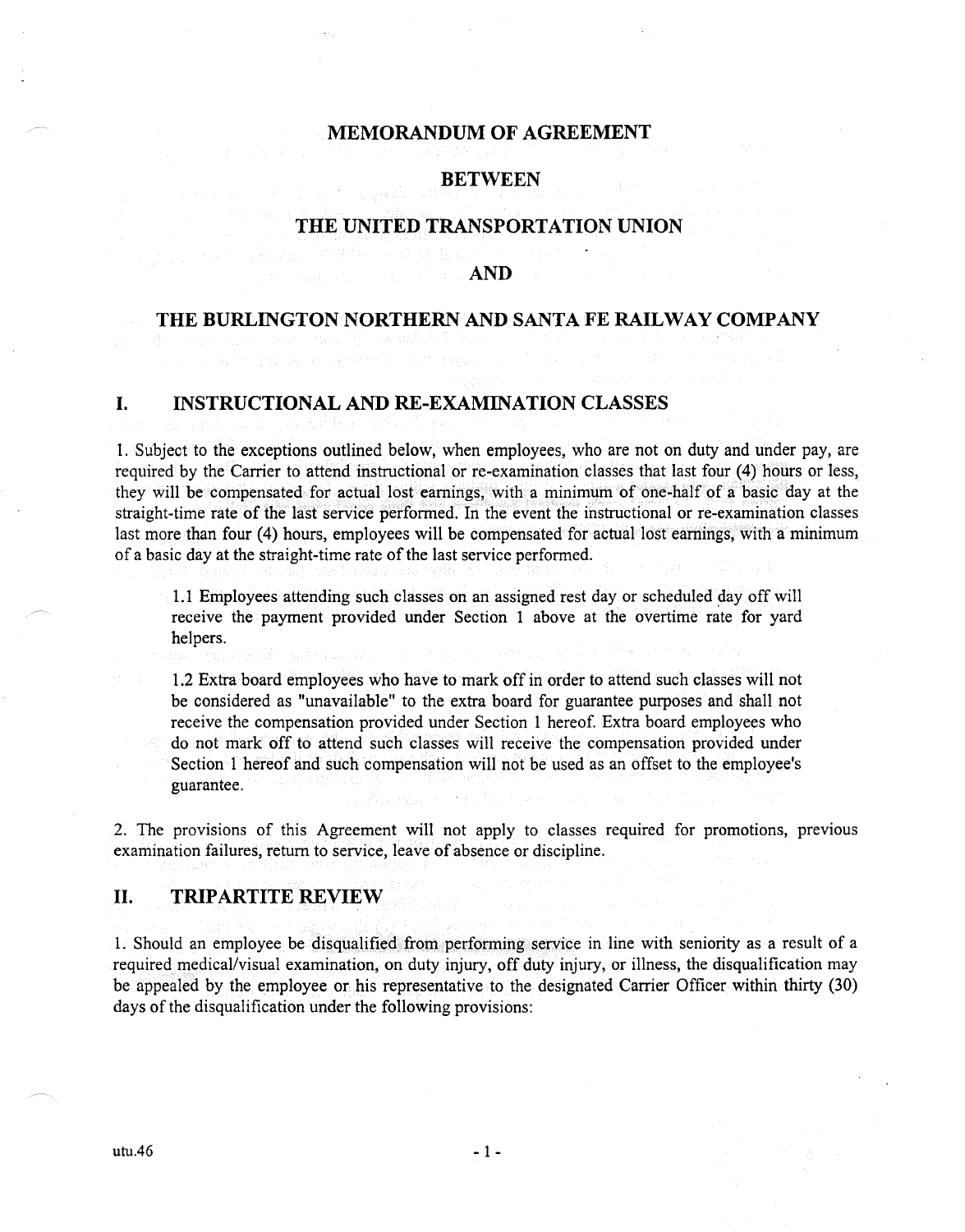2. If the employee is disqualified for any reason other than visual acuity, color blindness, or hearing deficiency (covered under the provisions of Section 3 of this Agreement) the following will apply:

2.1 The employee will be reexamined by a physician designated by the Carrier and a physician selected by the employee. Unless otherwise mutually agreed, the reexamination will be conducted first by the Carrier selected physician. Both physicians will be licensed Doctors of Medicine (M.D.), Osteopathy (D.O.), or Dental Surgery (D.D.S.) depending on the type of medical issue, and shall have license to practice in the state where practicing.

2.2 If both physicians agree that the disqualification was appropriate, the decision shall be final and binding, except as provided in Section 2.7 below. If both physicians agree that the disqualification was inappropriate, the employee will immediately be returned to service and shall be compensated for actual loss of earnings.

2.3 If the two physicians do not agree, they shall select a third physician who shall be a practitioner of recognized standing in the medical profession or specialized field pertaining to the disease or impairment that resulted in the employee's disqualification. This Board of three (3) physicians will render a report of their findings within fifteen (15) days after their selection, setting forth the employee's medical condition and their conclusion as to whether or not the disqualification was appropriate.

2.4 If at least two (2) of the Board of three (3) physicians conclude that the disqualification was not appropriate, the employee will immediately be returned to service and shall be compensated for actual loss of earnings.

2.5 If at least two (2) of the Board of three (3) physicians conclude that the disqualification was appropriate, the decision will not be subject to review by either party, except as provided in Section 2.7 below.

2.6 The Carrier and the employee will be responsible for the expense of their respective physicians. The Carrier and the Employee shall each pay one-half of the fee and expenses of the third physician selected under Section 2.3, as well as any examination expenses that may be incurred, e.g., hospital, laboratory, X-ray, electrocardiograph, etc.

2.7 The Organization may request reexamination of the employee appropriately disqualified under Section 2.2 and 2.5 above, provided; (1) a physician, who shall be a practitioner of recognized standing in the medical profession or specialized field pertaining to the disease or impairment that resulted in the employee's disqualification, renders a written opinion, that indicates the employee's condition has improved and (2) the request is not made within the 90-day period following final disqualification under Sections 2.2 and 2.5 or within the 90-day period of any request for reexamination made under this Section. The pay provisions contained in this agreement shall not apply to reexamination requests made under this Section.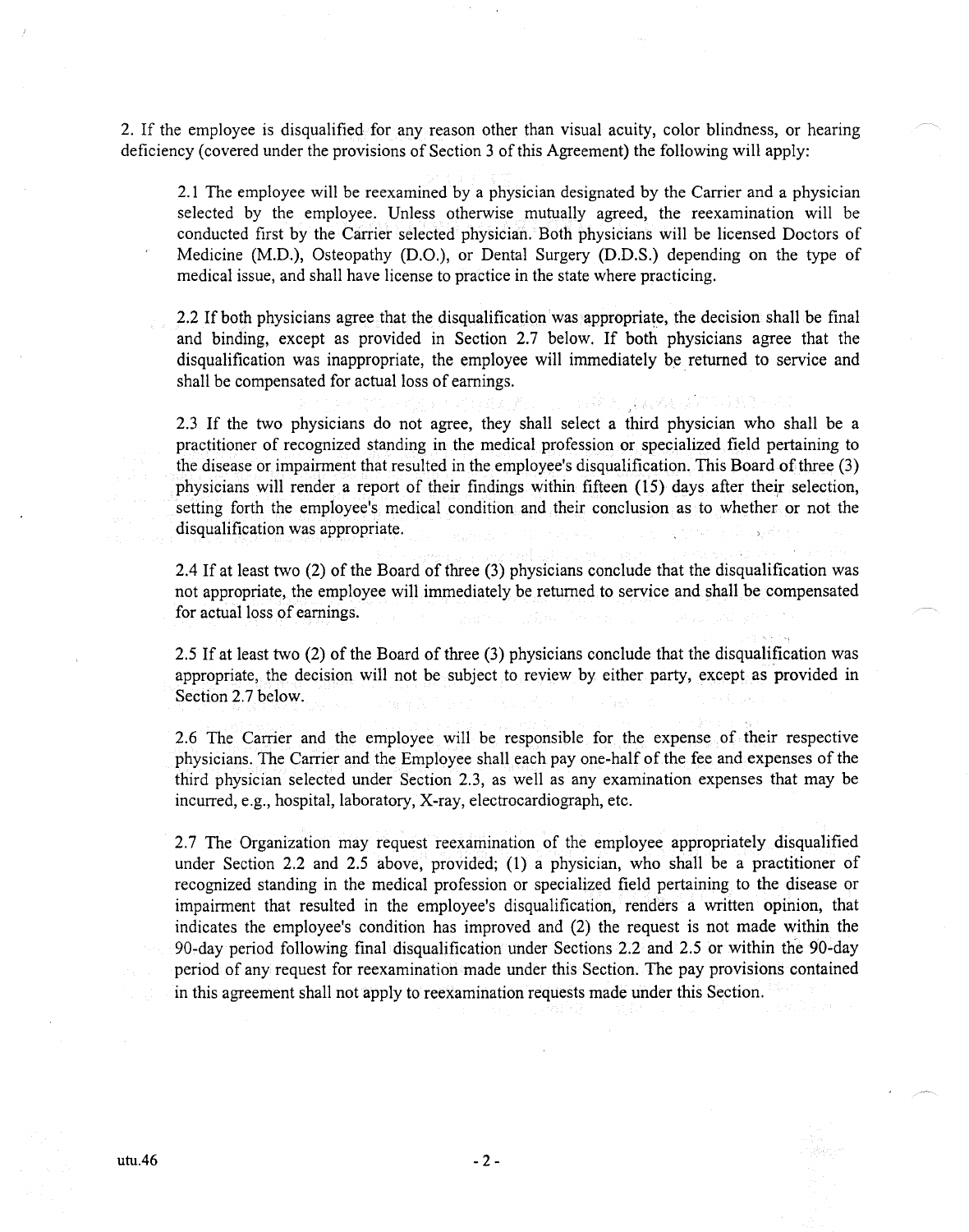3. If the employee is disqualified for visual acuity, color blindness, or hearing deficiency, the employee or his representative may request initiation of one of the following options:

# 3.1 OPTION!:

3.1.1 The employee will be reexamined by a physician designated by the Carrier and a physician selected by the employee. Unless otherwise mutually agreed, the reexamination will be conducted first by the Carrier selected physician. Both physicians will be licensed Doctors of Medicine (M.D.), Audiology, Opthamology or Dental Surgery (D  $\overline{D}$  S) depending on the type of medical issue and shall have license to practice in the state where practicing.

3 .1.2 If both physicians agree that the disqualification was appropriate, the decision shall be final and binding, except as provided in Section 3.1.7 below. If both physicians agree that the disqualification was inappropriate, the employee will immediately be returned to service and shall be compensated for actual loss of earnings.

3 .1.3 If the two physicians do not agree, they shall select a third physician who shall be a practitibner of recognized standing in the medical profession or specialized field pertaining to the disease or impairment that resulted in the employee's disqualification. This Board of three (3) physicians will render a report of their findings within fifteen (15) days after their selection, setting forth the employee's medical condition and their conclusion as to whether or not the disqualification was appropriate.

3 .1.4 If at least two (2) of the Board of three (3) physicians conclude that the disqualification was not appropriate, the employee will immediately be returned to service and shall be compensated for actual loss of earnings.

3 .1.5 If at least two (2) of the Board of three (3) physicians conclude that the disqualification was appropriate, the decision will not be subject to review by either party, except as provided in Section 3.1.7 below.

3.1.6 The Carrier and the employee will be responsible for the expense of their respective physicians. The Carrier and the Employee shall each pay one-half of the fee and expenses of the third physician selected under Section 3 .1.3, as well as any examination expenses that may be incurred, e.g., hospital, laboratory, X-ray, electrocardiograph, etc.

3 .1. 7 The Organization may request re-examination of the employee appropriately disqualified under Section 3.1.2 and 3.1.5 above, provided, (1) a physician, who shall be a practitioner of recognized standing in the medical profession or specialized field pertaining to the disease or impairment that resulted in the employee's disqualification, renders a written opinion, that indicates the employee's condition has improved and (2) the request is not made within the 90-day period following final disqualification under Sections 2.2 and 2.5 or within the 90-day period of any request for re-examination made under this Section. The pay provisions contained in this agreement shall not apply to re-examination requests made under this Section.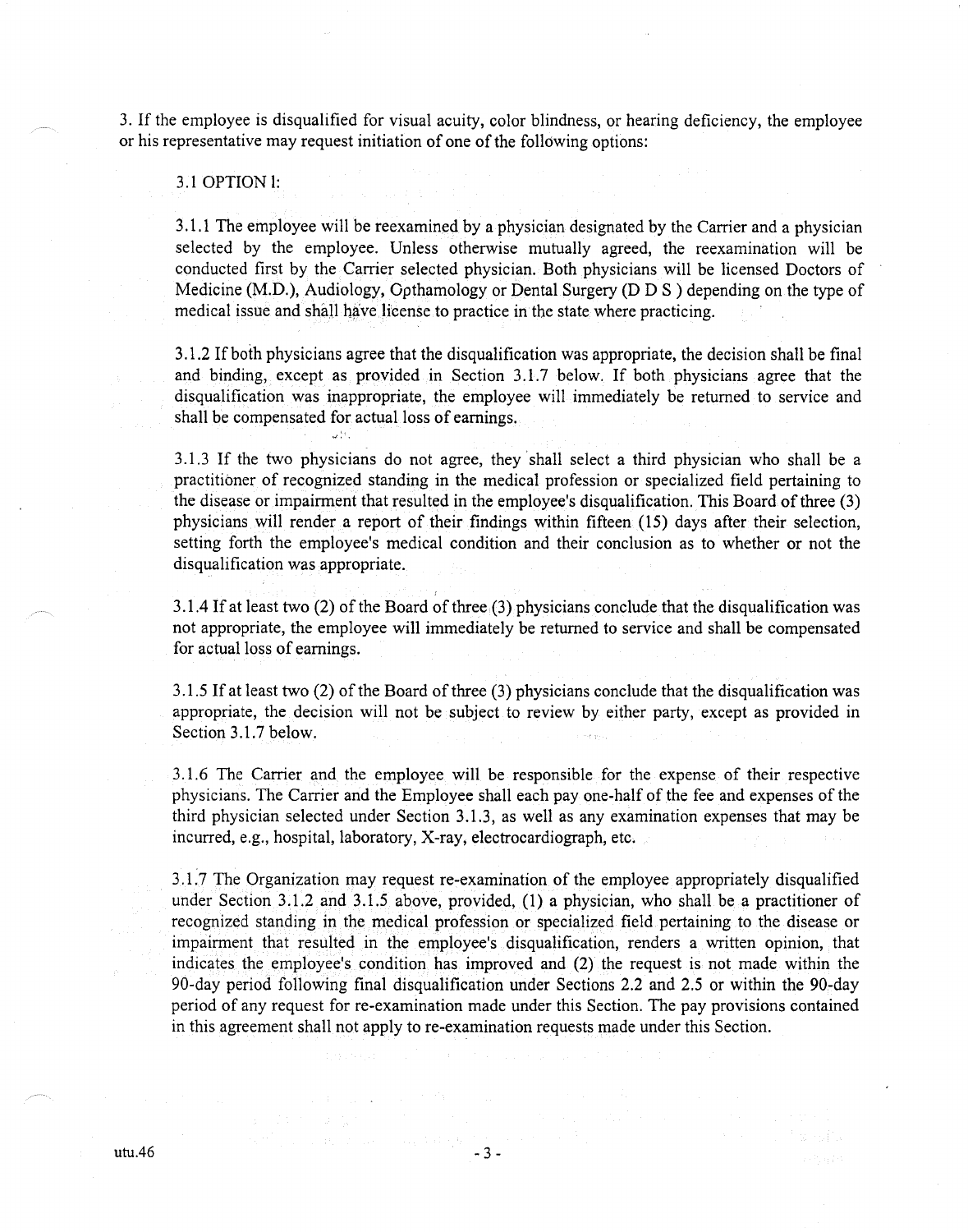#### 3.2 OPTION 2:

3.2.1 The employee or his representative may request a field test under the direction of two (2) Carrier representatives with two (2) fellow UTU members selected by the General Chairman as observers. The request for a field test must be made within thirty (30) days of disqualification and conducted within thirty (30) days of the request.

3.2.2 For visual acuity and color blindness, by day the test will be conducted with flags, lamps and signals used in the daily operation of trains and engines, at varying distances, but not to exceed two-thousand (2000) feet. By night the test will be conducted using block signals, signal lights, lamps.

Tests for color perception may include varying atmospheric conditions associated with cloudy weather, smoke, rain, fog, mist and snow, but the test conditions must be comparable to those encountered in actual service conditions. All visual acuity and color blindness tests may be performed with or without corrective eyewear.

3.2.3 For hearing deficiencies, the test must be arranged to insure that the responses are those of the employee being tested and shall evaluate the ability to hear ordinary conversations, air whistle signals, torpedoes, and other audible signals, under actual service conditions.

3.2.4 The two (2) Carrier representatives and two (2) fellow UTU members selected under Section 2 above will observe and record their observations, delivering individual reports of such observations to the Carrier's designated officer.

3.2.5 If a dispute arises due to differing observations, the issues will immediately be routed to handling under Section 3.1 of this Agreement.

3.2.6 Should such field test demonstrate the disqualification was inappropriate, the employee will immediately be returned to service and shall be compensated for actual loss of earnings

3.2.7 If the field test determines the disqualification was appropriate, the employee will remain disqualified except as provided in Section 3.1.7 above.

### **III. PHYSICAL OR VISUAL EXAMINATIONS**

1. Employees directed to report for a medical or a visual examination when they are not on duty or under pay will be compensated for actual time consumed, with a minimum offour (4) hours pay at the basic pro rata yard helper rate, in addition to all other earnings and guarantee payments. In circumstances when an employee is unable to arrange for the examination without incurring loss of earnings, the employee will be compensated for actual loss of earnings in addition to the compensation realized for reporting for the examination.

1.1 If the employee is required to report to a location more than thirty (30) miles from the usual on duty point, actual necessary expenses will be allowed.

2. This agreement is not applicable in connection with medical or visual examinations requisite to fulfilling Carrier's promotional requirements, when necessary following return to service after a leave of absence, previous medical or visual examination failure, or discipline.  $utu.46$  -4-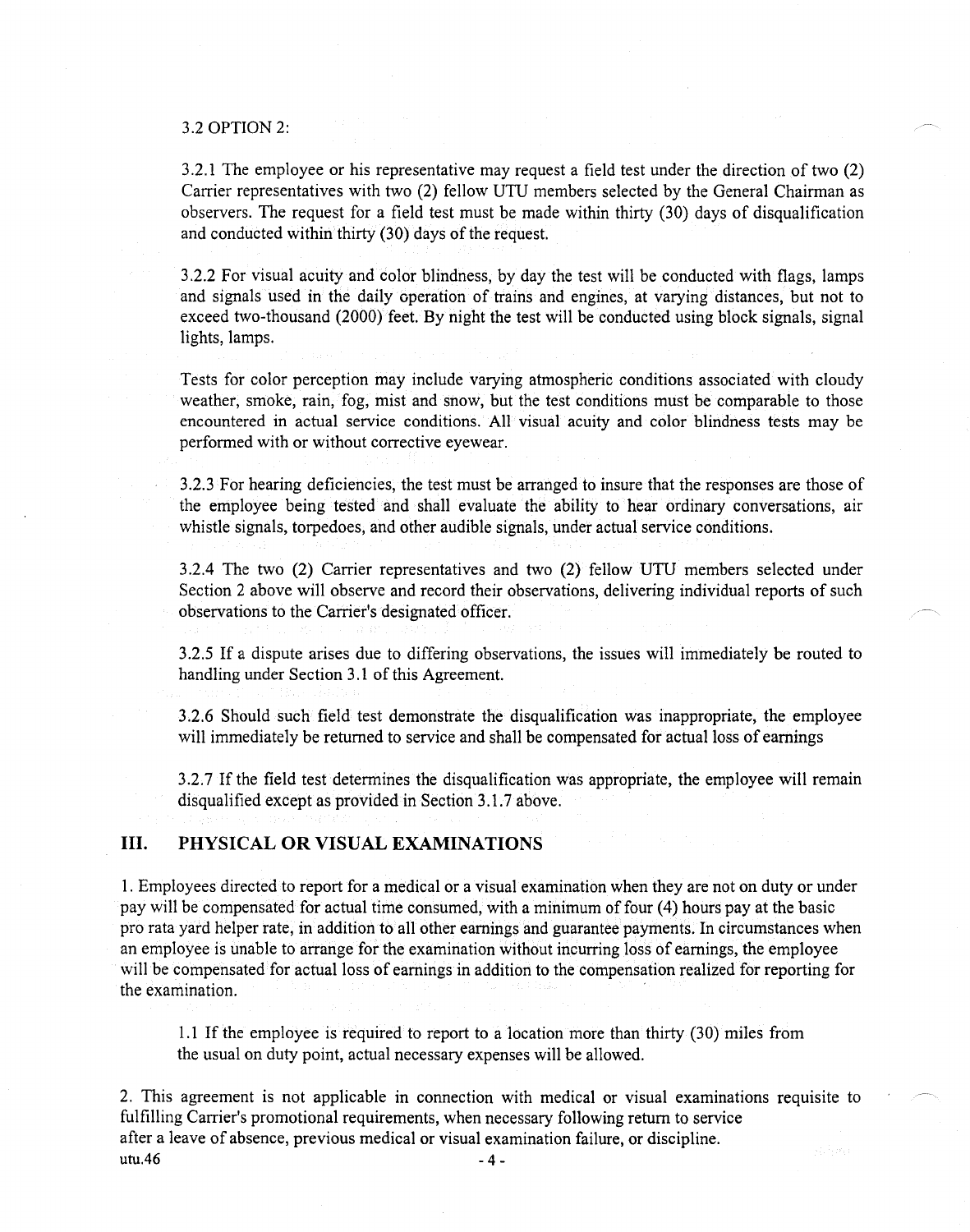#### IV. **HIGHWAY TRANSPORT VEHICLE SAFETY**

In order to promote safety and provide a safe work environment when train or yard service employees are required to transport in a highway vehicle, it is agreed that the following conditions and requirements will apply:

1. Vehicle Requirements

1.1 Comfortable seating, sufficient for the number of passengers to be transported.

1.2 Seat belts, including lap restraints and, subject to vehicle design and D.O.T. requirements, upper torso restraints for each passenger transported.

1.3 A separate baggage area shall be provided. If baggage is stored behind a seat, the baggage shall not extend above the top of  $t \sim e$  seat unless baggage restraints are provided and utilized.

1.4 Transport vehicle shall be maintained in safe operational condition to comply with State and Federal safety standards.

1.5 All tires (including spare tires) shall have no less tread depth than legally required in any State where the vehicle is engaged in the transportation of crews.

1.6 Snow tires (with studs where they are legal), or all-weather tires, will be installed, at a minimum, on the drive wheels during the winter months. Where required by law, chains will be carried in the vehicle.

1.7 Where conditions may require the use of chains, they will be available during the winter months.

1.8 Two-way radio or cellular phone capable of reaching a base station of the Carrier or Contractor will be provided. This equipment shall be used for Company Business only.

1.8.1 It is recognized that there are locations where it is currently impossible to comply with the provisions of this Section because Carrier radio bases and cellular phone service are not available. This Section will not apply to those locations.

1.9 Road break down kit, including flares, reflectorized markers, and a standard first-aid kit with adequate supplies.

2. Driver Requirements

2.1 Drivers shall be properly trained and licensed under applicable State and Federal requirements.

2.2 Drivers shall, upon request, allow employees subject to the terms of this Agreement view his or her Operators License. The Operators License shall, subject to state law, have a photo of the Operator thereon.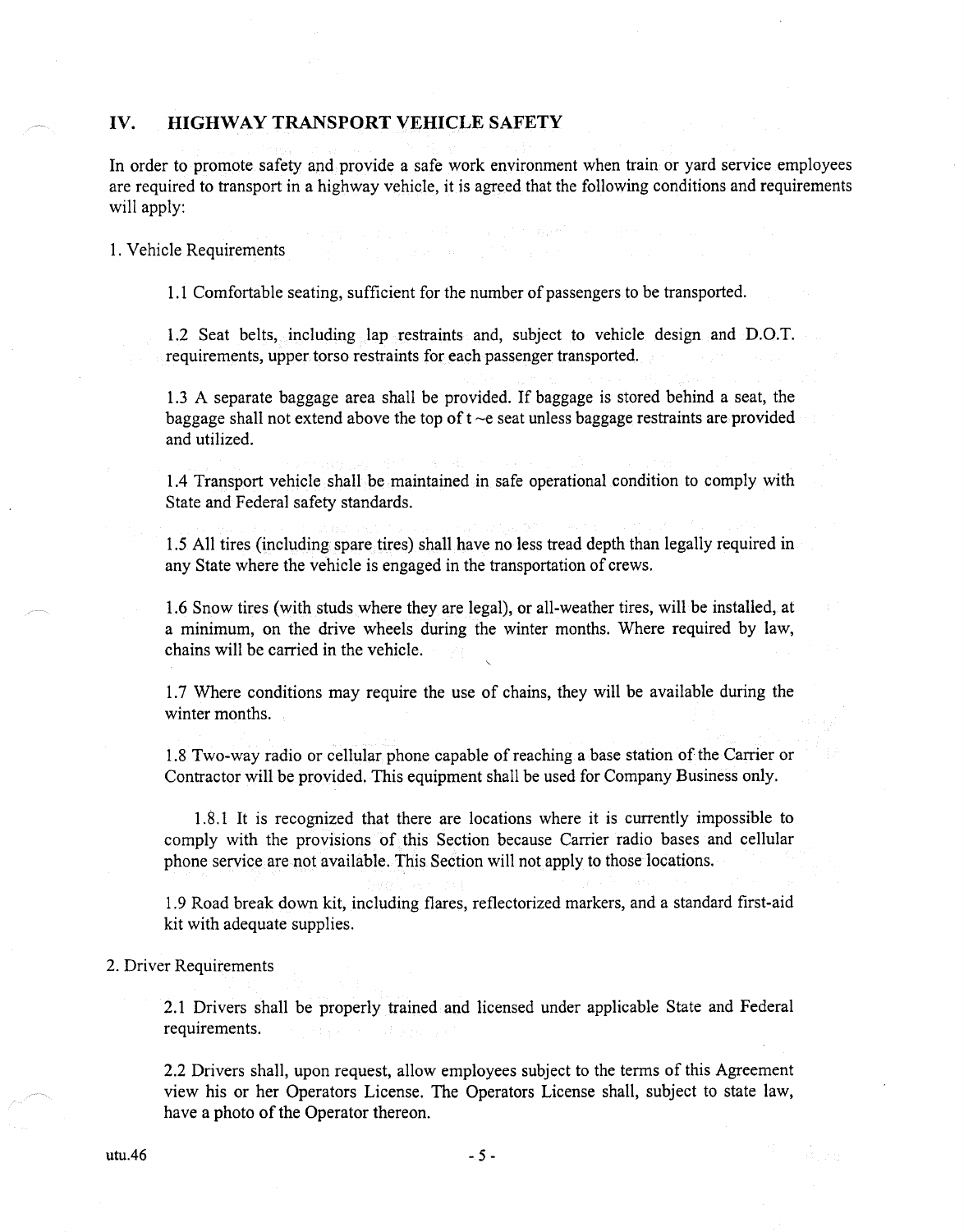2.3 The Carrier shall attempt to amend existing Agreements with contract transportation providers to require that contract drivers either display their commercial or chauffeur's license at a prominent location in the vehicle, or make such license available to employees subject to the terms of this Agreement, upon request.

2.4 A work-rest log will be maintained and shall be available for inspection upon request of any employee, subject to the terms of this Agreement, who is to be transported.

3. Adverse Weather Conditions

During periods of severe weather conditions, if authorities close proposed transport routes or declare that all unnecessary travel be postponed, employees will have the right to refuse transport on such routes without threat of or imposition of censure or discipline.

4. Remedy Under the Agreement

Employees shall have the right to refuse transport in the event the conditions listed in Sections 1, 2, and 3 of this Agreement are not satisfied, without threat or imposition of censure or discipline.

V. Nothing contained in the provisions of the agreement shall be construed as modifying or changing the provisions of any existing Rule or Agreement except as herein specifically provided for.

Signed at Ft. Worth, Texas this  $I \subseteq I$  day of *MarcH* 1999, and effective March 1, 1999.

FOR BNSF: FOR UTU:

 $M$ . H. Siegele, Ass abor Relations

G. L. Shire, General Dir. Labor Relations

Carl M. Vahldick General Chairman (SLSF, FWD & NP)

Dave B. Snyder General Chairman (GN Yard)

 $x/\ell$ 

G. Dale Welch General Chairman (JTD)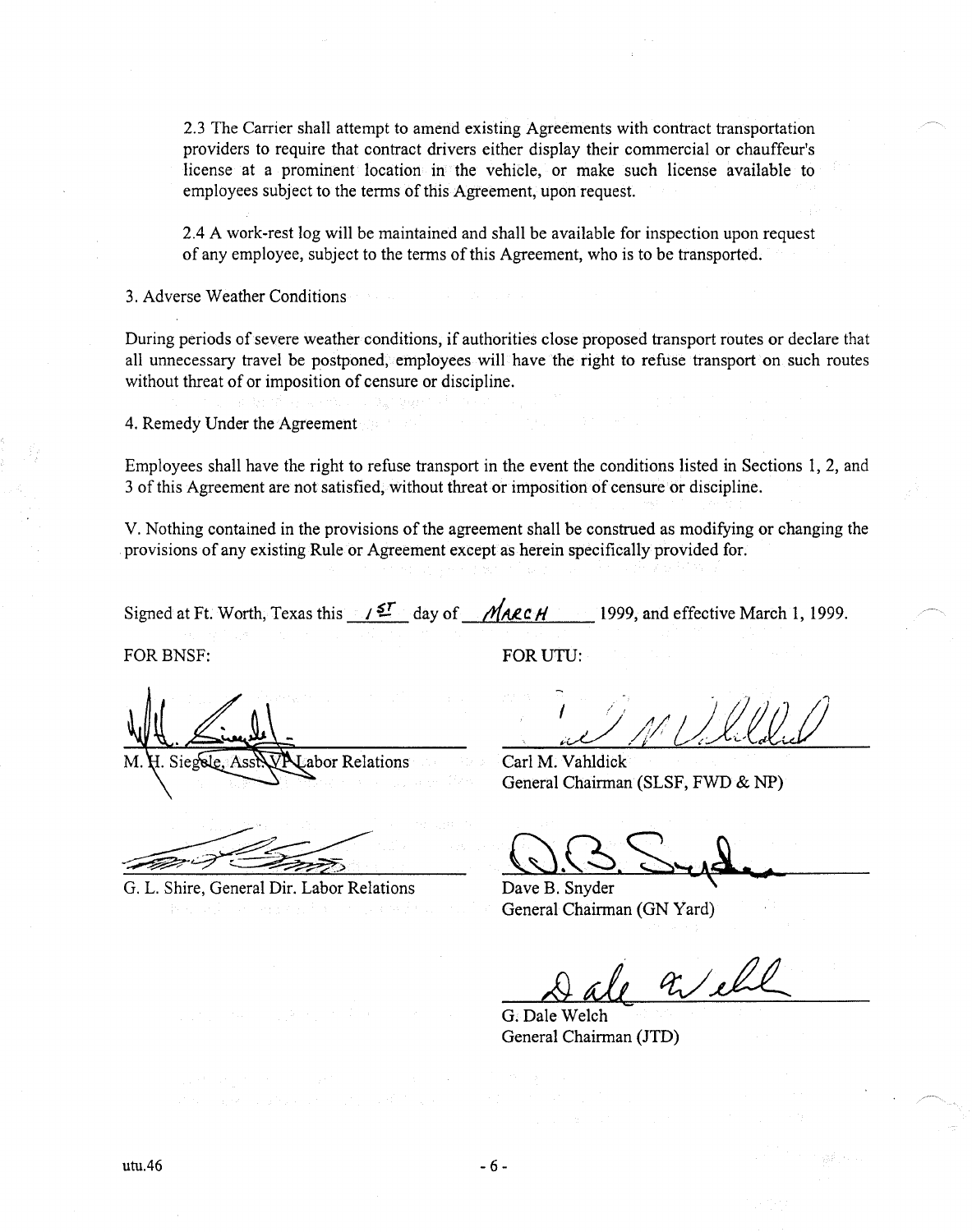

:MIL TO~ H. SIEGELE, JR. Assistant Vice President Labor Relations

#### Burlington Northern Santa Fe

2600 Lou Menk Drive P.O. Box 961030 Fort Worth, Texas 76161-0030 Telephone: (817) 352-1068

February 16, 1999

Mr. Carl M. Vahldick General Chairman, UTU 227 East Sunshine, Suite 101 Springfield, MO 65807

Mr. Dave B. Snyder General Chairman, UTU 45 Southwest 7th Avenue Forest Lake, MN 55025

Mr. G. Dale Welch General Chairman, UTU 1101 Cedar Teague, TX 75860

Gentlemen:

Reference the agreement package addressing items such as Instructional and Re-Examination Classes, Tripartite Review, Physical or Visual Examinations, Highway Transport Vehicle Safety, and Permanent/Temporary Transfers.

During discussions leading to the finalized version of this package, we discussed the possibility of allowing employees \vho were force assigned to another location within the Seniority District to use BNSF provided lodging at the "forced to" location, for a period of up to sixty (60) days, when so force assigned.

I agreed with you that, if this Agreement ratifies, that BNSF will commit, as a matter of policy, to allow individuals, who are force assigned within the Seniority District, to use BNSF provided lodging at the "forced to" location, subject to the following conditions:

- 1. There must be a BNSF provided lodging facility at the "forced to" location.
- 2. The individual must use the facility.
- 3. The individual must not be able, through the normal exercise of seniority, to secure a position at the home location.
- 4. The BNSF provided lodging shall be provided for a maximum period of sixty (60) days.

I trust that the foregoing addresses your concerns.

Sinderely. Milton H. Siegele, Jr. utu.46